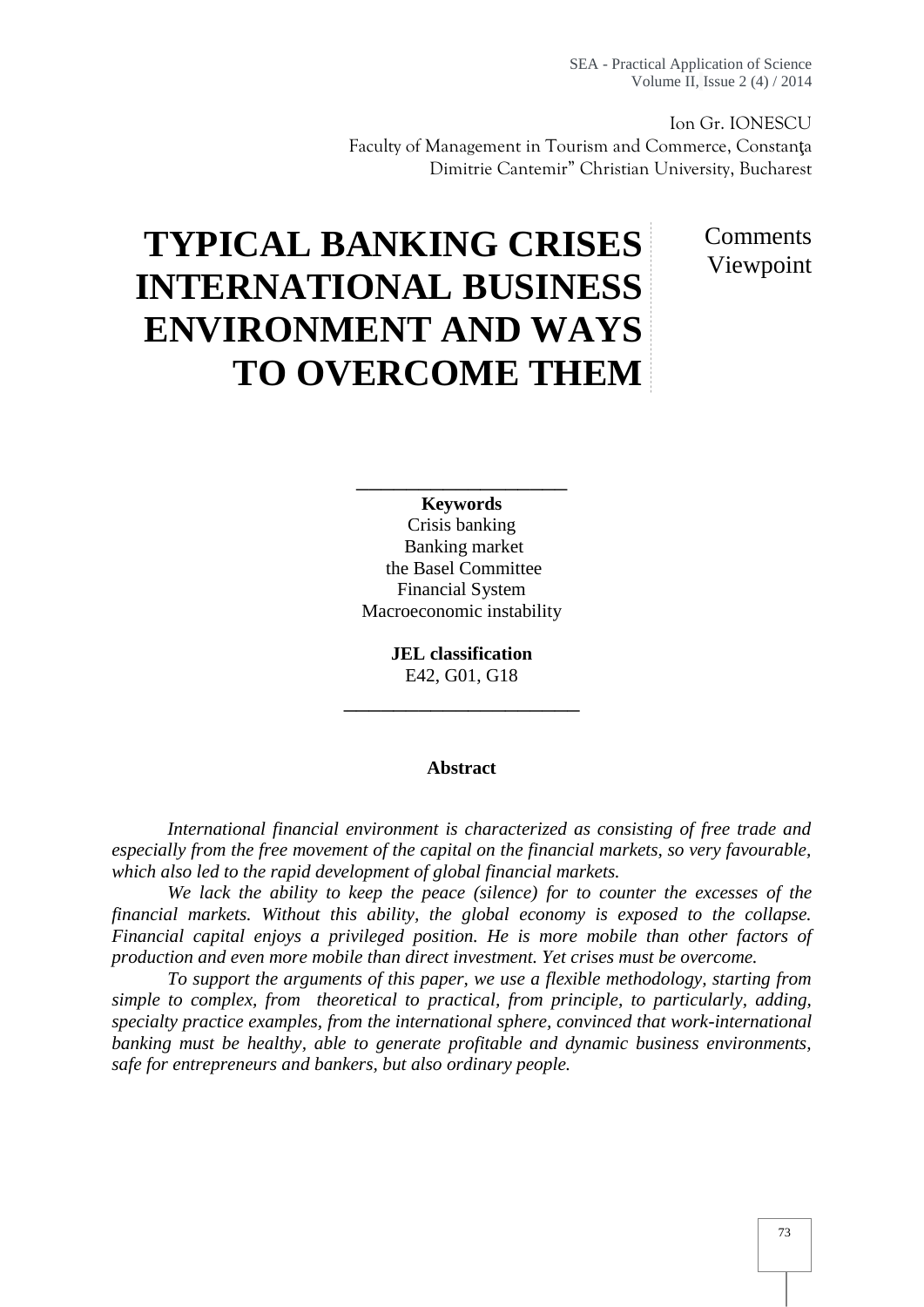# **1. Introduction**

"It is noted that the international financial environment, in turn, is ahead of trends, existing in the global economy". (Soros, 1999). The profound changes that occurred in the structure, mainly, is due to the following reasons: (Odobescu, 1999).

- **-** Continued expansion of international trade in goods and services;
- **-** Disclaimer fixed exchange rates;
- **-** To Rapid expansion of Eurodollar;
- **-** Internationalization of monetary and financial transactions;
- **-** Creating enormous foreign debt, in third world countries;
- **-** Progress in communications' technology;
- **-** Releasing and increasing of capital flows;
- **-** Ingenuity in the field of payments and innovations in financial operations;
- **-** Changes in the number and nature of financial institutions.

On the environment around them banks, should be noted, first, that since 1985, over two decades has been a shift in monetary policy authorities. They have changed the previous concept, preponderant regulatory, becoming more liberal

under the influence of ideology - *markets know better*. These developments took place in the late '70s and early '80s, as a result of what was called Reagan-ism and Thatcher-ism, and in the middle of the ninth decade, when occurred the revival of the integrationist thinking, in Western Europe

The firm belief in the power of self adjustment and the market, will generate better efficiency and lead to a general liberalization and deregulation, including also, the banking and financial services sector" (Odobescu, 1999).

Secondly, there was an incredible technological revolution that has contributed greatly to almost unrestricted access to market information and

transparency, in general, which made it possible for transactions to be conducted in a comprehensive integration, 24 hours, from 24. Information and transparency are prerequisites for efficient functioning of the financial markets.

Third, software developing, currently, allows processing of information and holding a volume of transactions, previously, unimaginable.

Following the evolution of human civilization and by the integration of financial civilization, national, strict regulations were abandoned, and geographical boundaries have disappeared.

It became impossible to segment the markets, by these criteria. "New types of financial activities have been developed in connection with banking, such as leasing and factoring. Competition between different financial institutions became so strong, including abroad, that the financial industry risks have increased considerably. With the financial civilization become direct component of global economic system, the risks of large market participants tend to become more and more risks to the entire system" (Odobescu, 1999).

These developments have forced a "regulatory" reaction, to oversight bodies of the central banks..

The forefront of efforts to control systemic risk Cooke Committee was created at the Bank of International Regulations from the Basel, (Joavin, 2007). So, "the Basel I, founded in 1988, was able to coordinate and regulate, in a uniform manner, international supervision of banks and financial institutions to establish minimum capital requirements in order to eliminate threats from banks capital with policies unstable". (Antofe, 2009).

#### **2. Basel cooperation with international banking institutions**

In the context of the '90s, from the last former Common Market cooperated closely with the Basel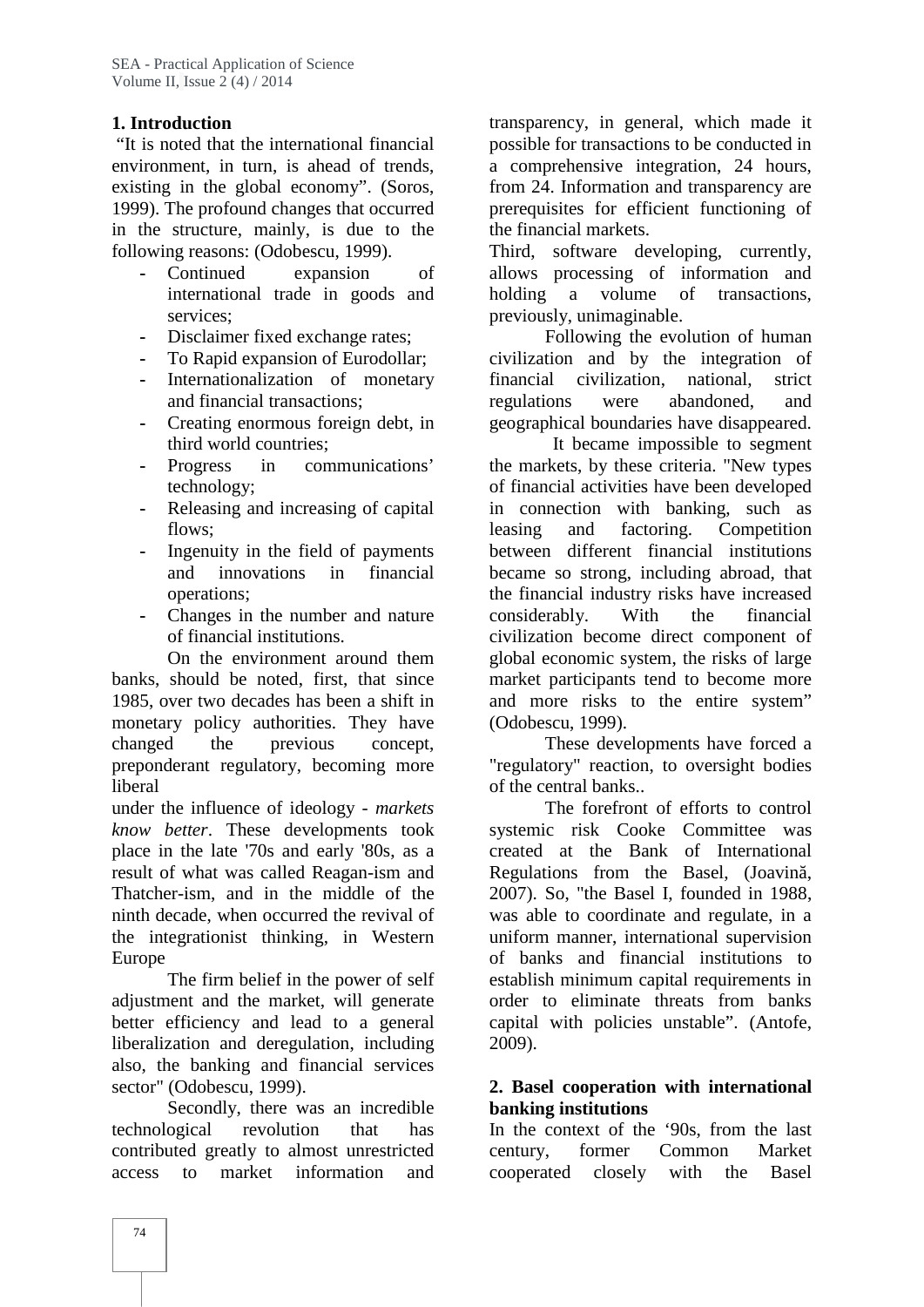Committee, "setting risk limits or restrictions on the foreign exchange, interest rates, money laundering" (Sav, 2007).

These measures affect all countries in the international community, whether they are members of the European Union or another community. Clearly, smaller countries should follow the example of the great financial powers to adjust their framework because the current level of economic independence does not allow deviations from generally accepted principles of the major markets of the world economy.

Given the changes in the banking system in general, many banking analysts believed that things will get worse, exemplifying the fact that the banking systems in Africa, recorded annually, two bankruptcies. As shown in a study by the World Bank, between 1988 and 1996, "20 African countries have experienced which systemic banking crises, five of them spending more than a tenth of GDP to mitigate the negative effects of such crises". (Cristescu, 2001)

In statistics, Asia is lucky. Among the largest countries, only India has suffered what could be called a major crisis of the system.

In Eastern Europe, banks in almost all countries, have experienced difficulties in the transition process, from communism, to capitalism. The Hungary Government was forced to pay three times, state emergency assistance for banks, drawn from the central bank of the communist period, which took huge portfolios of bad, loans granted to energyintensive industries.

In Central Europe after, 1990, the financial systems of the three Baltic countries, were shaken by "bursts" products among the private banks. Czech Republic, one of the countries in the region, with the best economic performance, has been the scene of a series of banking scandals and failures that led, in 1997, at the hazard of systemic collapse.

In Bulgaria, the failure of reforms in the real sector and banking supervision has resulted, for banks, a cumulative net loss, of over a billion dollars.

"Banking crises are not only a characteristic of developing countries. During the 90s and developed countries faced with different financial crises, including the failure of real estate lending in Scandinavia, a financial disaster in the United States of America, totaling 150 billion dollars, about the work of savinglending and Japan's huge public debt".

For example, "during 1992-1998, in developed countries, the most serious problems occurred in individual banks, like, Barings - the UK, which went bankrupt because of derivative speculation or Credit Lyonnais - in France, which accumulated at least four billion, credit loss. By contrast, in developing countries, were problems in the banking system, affected, usually, the entire economy". (Odobescu, 1999)

Moreover, these crises have international implications. "Tequila effect" produced by Mexican crisis, has affected, not only Argentina, but and independent financial markets, such as Thailand.

Economists estimate that the risk of "contagion" is growing. Developing countries has established between them, consolidation links, for example, by cross-border trade, by investment and credit - and the integration of these countries into the global markets. Also, link, between rich and poor countries, is strengthened continuously.

These facts have caused concern, that banks wich provide most channels routing these for flows will become more vulnerable, in the absence of a concerted effort, to avoid crisis. Governments from the developing countries, have become, increasingly, preoccupied by the prospect of future crises. In 1995, the U.S. government has provided more than half of the 28 billion, injected into Mexico, by the international community.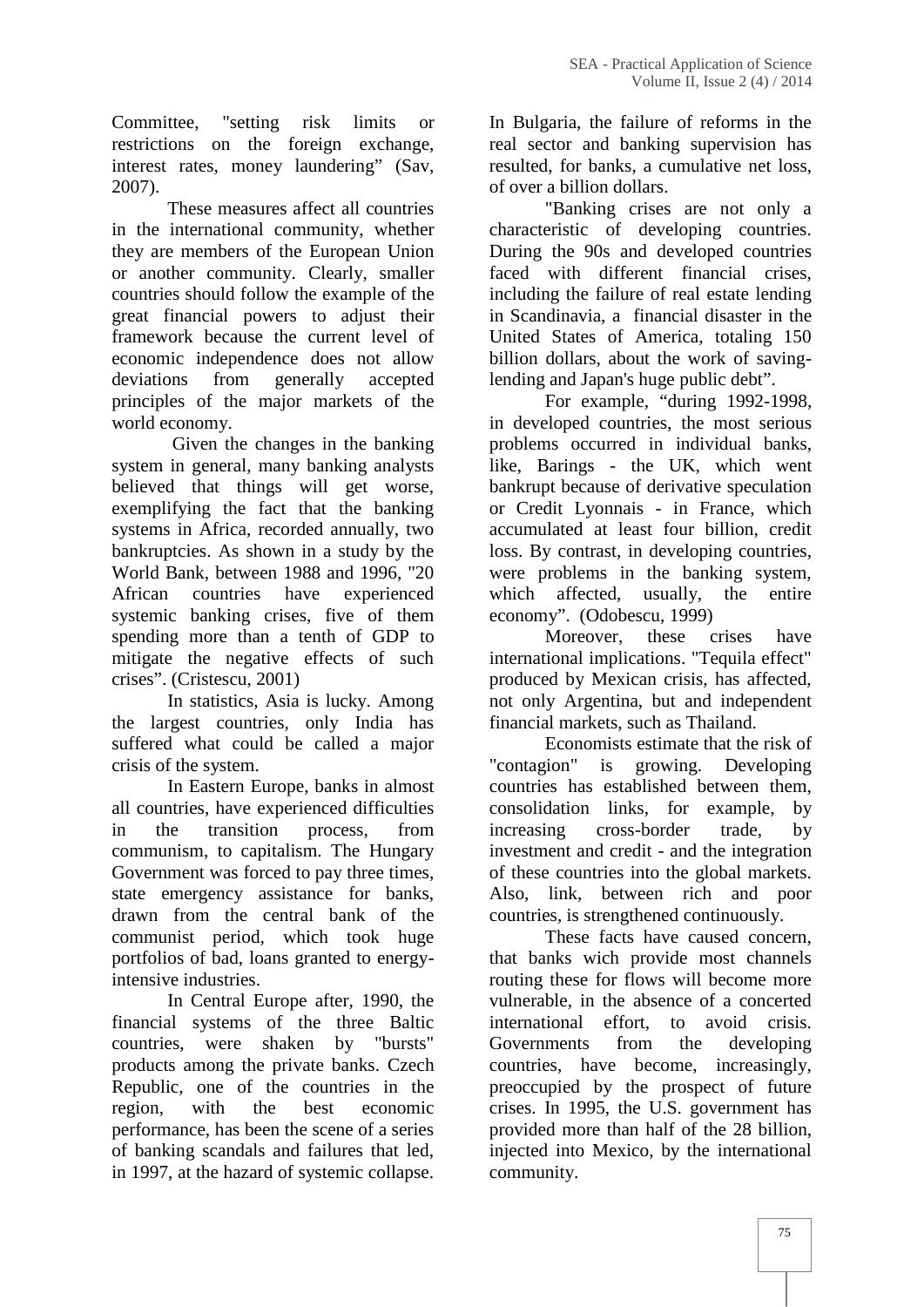Reached the brink of bankruptcy, the recapitalization is too heavy a burden on national budgets. An IMF study, shows that in a period of about 20 years, since 1980, the total amount supported by taxpayers from the developing countries for banking crisis, reached to 250 billion dollars.

Is should noticed that banks are special cases, but as special as their status, the developing countries operating below potential . Compared with developed countries, including those in which depositors mainly use mutual funds as in the United States, bank deposits have a low share in the economy, this is true, particularly in Latin America . " It has been shown that banks are unable to meet fully the two major functions:

- **-** Mobilizing savings by channeling them to the most productive uses;
- **-** Efficient management of payments in the economy;

Money, instead of being used for economic growth, are kept "under the mattress", being a huge waste of resources. For developing country governments, the solving of the banking instability problem is not limited to savings and restore the credibility, but, more importantly, is closely related to boosting economic development, banks having a vital role in this regard, based on role trust" (Odobescu, 1999).

The best way to learn from crises triggered and manage better the perspective on the banking and financial trends and customer segmentation, internationally, "is to explore and to learn causality occur" (Nenciu, 2009).

Although, there is a general consensus, on the effects, for example, they are very costly and quite difficult to solve. In terms of causes, opinions are contradictory. "One explanation is that a banking crisis is not one typical case, it is usually, the result of several factors which act in parallel.

### **3. Financial Dangers and causality of banking crises**

For banks there are some dangers that transpire, and obviously form part of causality ". mentioned, favored by: (Nenciu, 2009).

- **-** Macroeconomic instability;
- **-** Credits "linked" the employees and shareholders of the bank or company with whom the bank has links:
- **-** Political intervention;
- **-** Financial liberalization.

1. *Macroeconomic instability* There is an increasingly evident contact, between the health of the systems and the health of the savings bank, in which they operate. "The best way to ensure the stability of banks is to maintain a healthy economy" (Carse, 2003)*.*

Conversely, no economy can be, truly, stable, if its banks are not safe. In this respect, a difficulty is that a fragile banking system has limited flexibility in the monetary policy of the central bank, increasing of the interest and rates being more difficult.

It is no coincidence that some of the worst banking crises, in the past 20 years, were preceded by economic shocks, including jumps in prices of resources and exchange rate fluctuations. Also, there is a direct relationship between banking crises and severe economic crises.

Macroeconomic instability strongly influence how banks operate. Since the growth rate and the inflation rate fluctuates constantly, assessing credit risk, becomes extremely difficult. Moreover, the company's credit history, in times of high inflation, does not reflect credibility in stable periods . Banks that survive in times of high inflation, through speculation in the currency markets, most often, fall into crisis when the prices return to normal, being obliged to resume conventional working methods .

2. *Credit "bound"* The second factor (cause) important credit "bound" or domestic - made havoc among banks in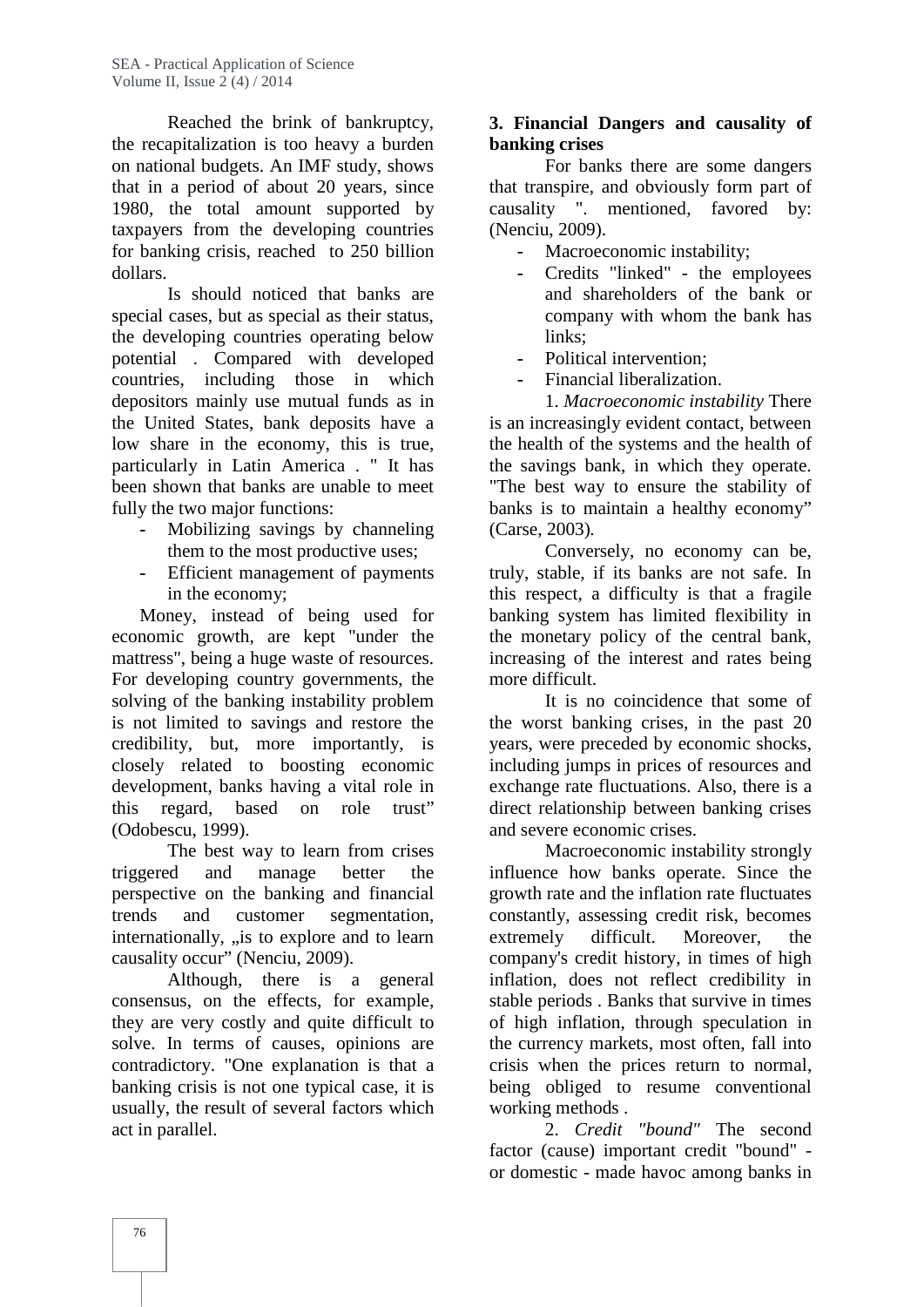Bolivia, to Bangladesh. Known in developed countries, but it is currently a problem sober, usually in poorer countries (developing) where control bodies exhibit less rigorously for its eradication.

Governments have provided numerous ways to curb such practices, many of these, already putting them into practice. Today, "in all more advanced countries, on the development way, exist regulations, for to limite the exposure of a bank, to a single loan, at a fraction of the capital - usually, between a tenth and quarter, similar limits similar with those in force, in developed countries" (Sav, 2008).

However, in many countries, control bodies lack the will and resources to the practical application of those rules.

"Since 1990, some banks in Indonesia, have failed, in part due of the loans or conglomerate families, that had interests, despite of the regulations, designed to prevent disasters hub. IMF, expressing concern that banks will always find new and ingenious ways to avoid the most recent attempts by supervisory bodies, identifying and penalizing, particularly close relationships, between banks and "friends" them. Crises in Latin America and Eastern Europe have highlighted the use of false accounts and fake names debtors who escaped, under normal conditions, attention control bodies" (Sav, 2008).

3. *Political intervention in banking activity -* the third factor (cause) - is more damaging than the first two. In all developing regions, governments have used unscrupulous state-owned banks, to finance fiscal deficits and dubious projects. Many state governments only consider banks, as tools for achieving the national industrial policy or social.

The Degree of state participation, at the capital of banks, varies, from country, to country. In countries, such as China and India, where the state is still dominant. In any case, the banks do not conduct effective and prudent. Often, state banks distort financial markets loans with

interest rates that make competition impossible for private banks, credit rating activity not usually impressive.

Political intervention, in the banking activity and central administration, concern not the only worry motivation for banks, many recent banking scandals are caused by local government fiscally inappropriate.

Privatization does not guarantee the end political intervention in the banking system. Governments, whether local or national do not need to have banks, so that to can influence the activity.

An independent study conducted in the mid 90s, showed that loans to politically represent about 50% of the total grant loans of commercial banks. (Odobescu, 1999)

"One example is that of Hambo, a large Korean manufacturer of steel, which went to bankrupt, after the banks have granted loans worth over three billion dollars for a viable project to build a steel Investigations conducted have no evidence of political intervention", (Cristescu, 2001) but the scandal led to the resignation of several cabinet ministers in office. Central Bank was forced to inject seven billion dollars into the financial system, to avoid a crisis in lending and other failures. This type of intervention, with different variations, is specific to developing regions of Asia.

4. *Financial liberalization* At first glance, it seems inconceivable that financial liberalization is listed as factor (cause) that causes cirisis. Few the developing countries are questioning the long-term benefits whom they bring.

Through letting of the banks in the will of the market force, the liberalization should lead to better organization and management, at a more efficient allocation of the better credit and loan transactions.

From the first period of the '80s, many developing countries have liberalized financial systems by removing restrictions, regarding interest rates, foreign banks accepting the activity on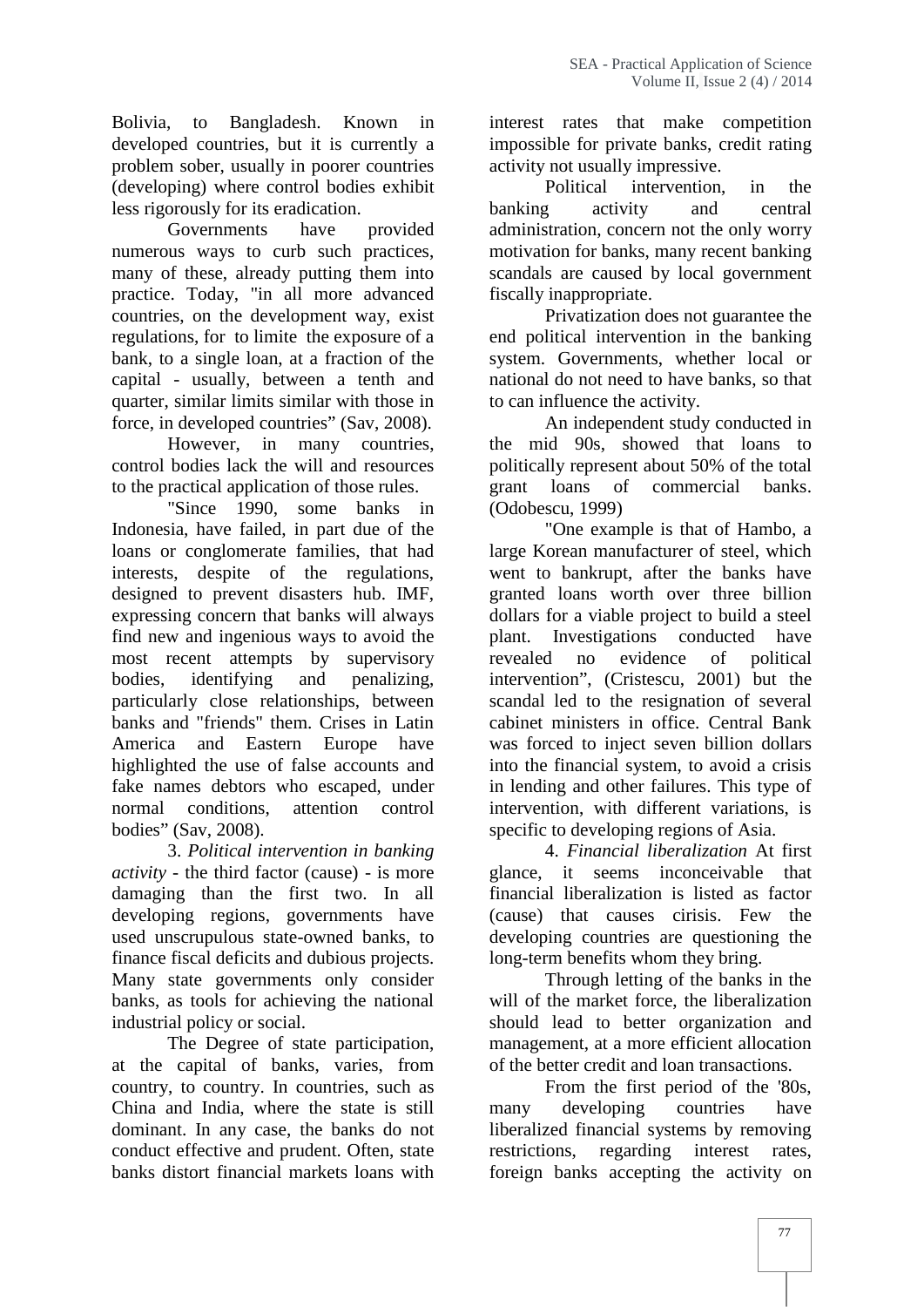their territory, granted by commercial banks, freedom to start new businesses or to expand their branch networks etc.

However, financial liberalization and banking crises often seem related. Federal Reserve Bank of the United States and the IMF have undertaken a study about financial crises of the 80s and early 90s, with a sample of 25 countries. In 18 of the 25, financial sector was liberalized to some extent during the five years preceding the crisis. The study attempted to answer, giving the explanation that a measure with so obvious effects on banks, bring benefits, in long-term, but produces difficulties, short-term.

The problem is that liberalization expose the banks to new risks, which without proper precautionary measures make it possible occurrence of a crisis. In most cases, removal of restrictions issued the unexpressed demand of credits which can lead to a rapid and uncontrolled lending. The most important precaution is to improve surveillance activities, to monitor these risks.

The risks are multiplied by accepting the newcomers from the country or abroad, in the banking system.

By deepening competition, the new competitors put pressure on existing banks profits" (Cristescu, 2001). these being tempted to finance highly risky business, trying to get past profits.

Moving, from a comfortable system controlled by state, to one in which operate the competition laws, you must learn how to analyze credit risk, this requires time and preparation" (Brânz, 2002).

The time of the decentralization is. also, important for other reasons,.

In a climate of political instability, banking liberalization can be dangerous or even impossible. Even in countries renowned for economic stability and high economic growth, the plans ill-conceived, for the recovery of the banking sector can wreak havoc.

For example, in Indonesia, in the early '90s, the growth rate of bank credit was approximately 50% per year. But, beyond appearances, accumulated bad loans. In 1995, according to official estimates, bad loans accounted for 11% of total loans outstanding, more than in any other Asian country located in the economic expansion.

Part of the blame even wore a liberalization itself. Supervisors number has not increased, over the expansion of banking activity. In fact, inspectors should familiarize themselves, first with the new demands of their work. The Government did not act strongly to the development and approval of new regulations necessary for the new system still faced with problems. (Odobescu, 1999)

By appropriate regulations, such countries should be able to avoid the worst effects of liberalization. There is nothing wrong with banking regulations, but they must be appropriate.

The conclusion is that in the context of crisis and metamorphosis, both in developed countries and those in developing countries, commercial banks can be found in the so-called new "challenges". Moreover, banks have always faced with a constantly changing environment and formed the generally forefront of managerial and institutional changes. Qualified staff in a highly professional, strategic thinking, access to information and the ability to understand the phenomenological development of the economy, gave always banks ability to be one step towards change, in an effort to constantly adapt to environment.

However, in the future, banks will have to consider the characteristics of the financial markets more united and highly competitive: financial products tend to be more homogeneous and easier to copy innovation, infrastructure becomes more expensive, and branch networks networks of computers or electronic terminals, networks outlets or ATMs, national regulations, tend to standardize and to join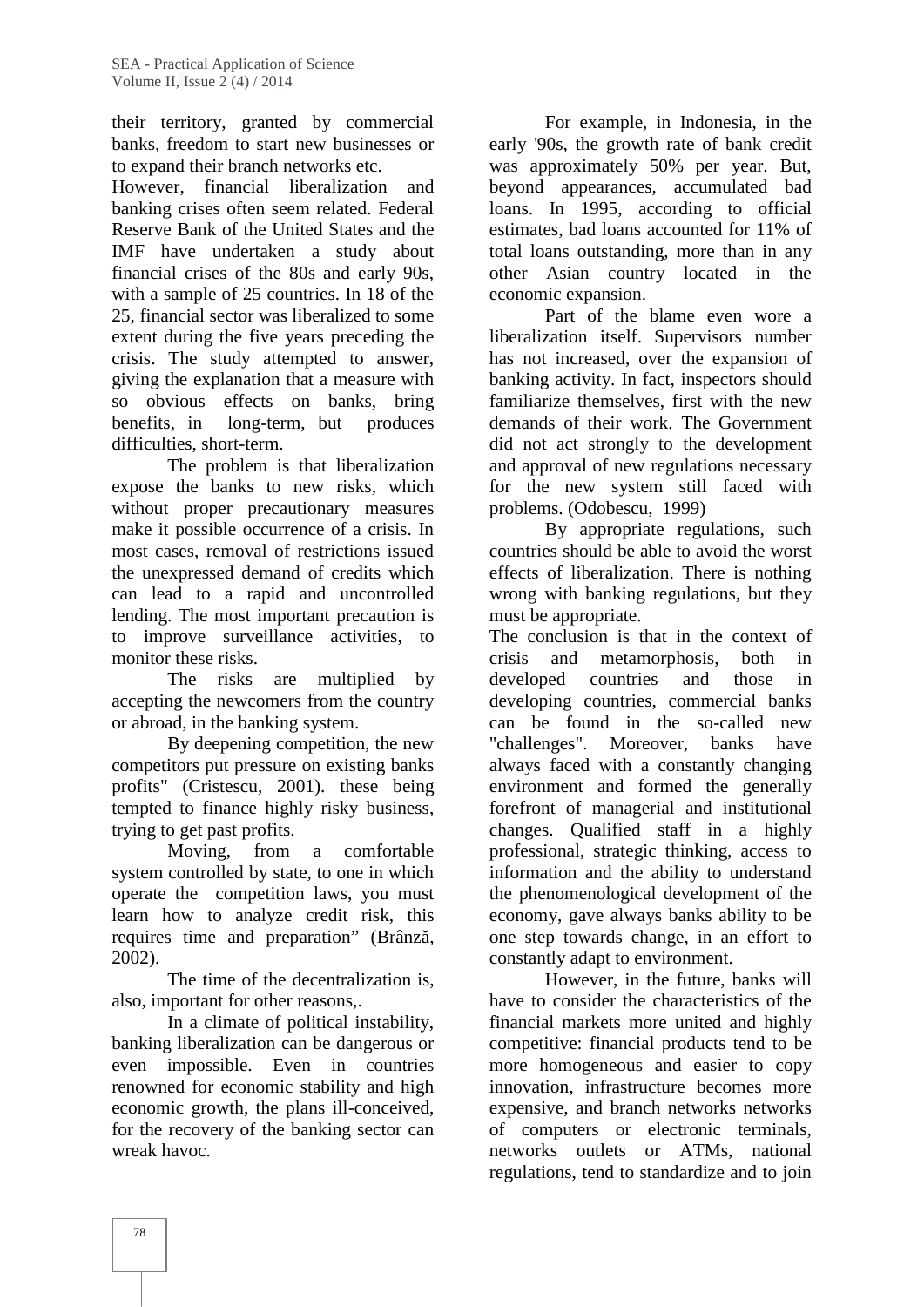the international standardized structures and solutions to the crisis are increasingly inspired by the experience.

This is the market to be more uniform, offering equal opportunities for all participants, but leveling in the same time greatly, revenues and profits.

# **4. Countering the "challenges" arising from or imposed by the dynamical system of banking and financial market.**

Therefore, banks will have to face in the future, with some "challenges" generated by the system or imposed by a set of common banking dynamics and of financial market. These "challenges" could be problems related to:

- **-** Implications that would bring competition given that it will not be possible to market segmentation;
- **-** Risks related to the "industry" liberalized financial;
- The manner of implementation by banks of their particular strategies and anticipation of the opportunities that will bring the single market of the euro area.

Introducing of structures and funding instruments nonbank of sophisticated type, will increase. Also, the alternatives of choice, both for investors and for those who save will increase.

Banks will have to position themselves strategically in the global market. This would mean that they must decide whether to become mega banks, global, medium sized regional banks and special banks or small.

The Banks will have to comply the requirement of cost - competitiveness, and in this context, the operational control is to give more importance of this issues .

Also, the banks will have to develop, continuously, the most precious resource whom they have.

The competent staff - will, in addition, be up to date with what is international technology The issue of integration should not be seen only in the global international financial environment . These changes in international banking , are very complex and can not be separated from the development of national economy .

Among the most important issues in commercial banking may bring into question:

- **-** Last resolution of the external debt problem of the third world - vis-à vis commercial banks, although introduced changes and are better equipped, have difficulty regarding restitution payments;
- **-** Financial innovation of different types, which include improving the use and development activities "off-balance-sheet", though it received little attention from the public, is of equal importance. Financial innovation is closely related to the regulation or deregulation, both nationally and internationally. The use of modern technology is still facilitated by the internationalization and globalization of the inancial markets;
- **-** Another important set of issues is related to completion of economic reforms in the countries of central Europe and economic reforms in the countries of Eastern Europe and involving them in their openness to international financial markets; - The issue of the role of the IMF and World Bank agreements extending the IMF loan facilities are an indicator that these two institutions will strengthen their strategic positions in the area and the importance of international capital flows.

Although the role of IMF credit will increase in the future, the more the responsibility will consider the monitoring of the foreign exchange markets.

From the perspective of the international banking, can conclude that capital and financial markets, from the